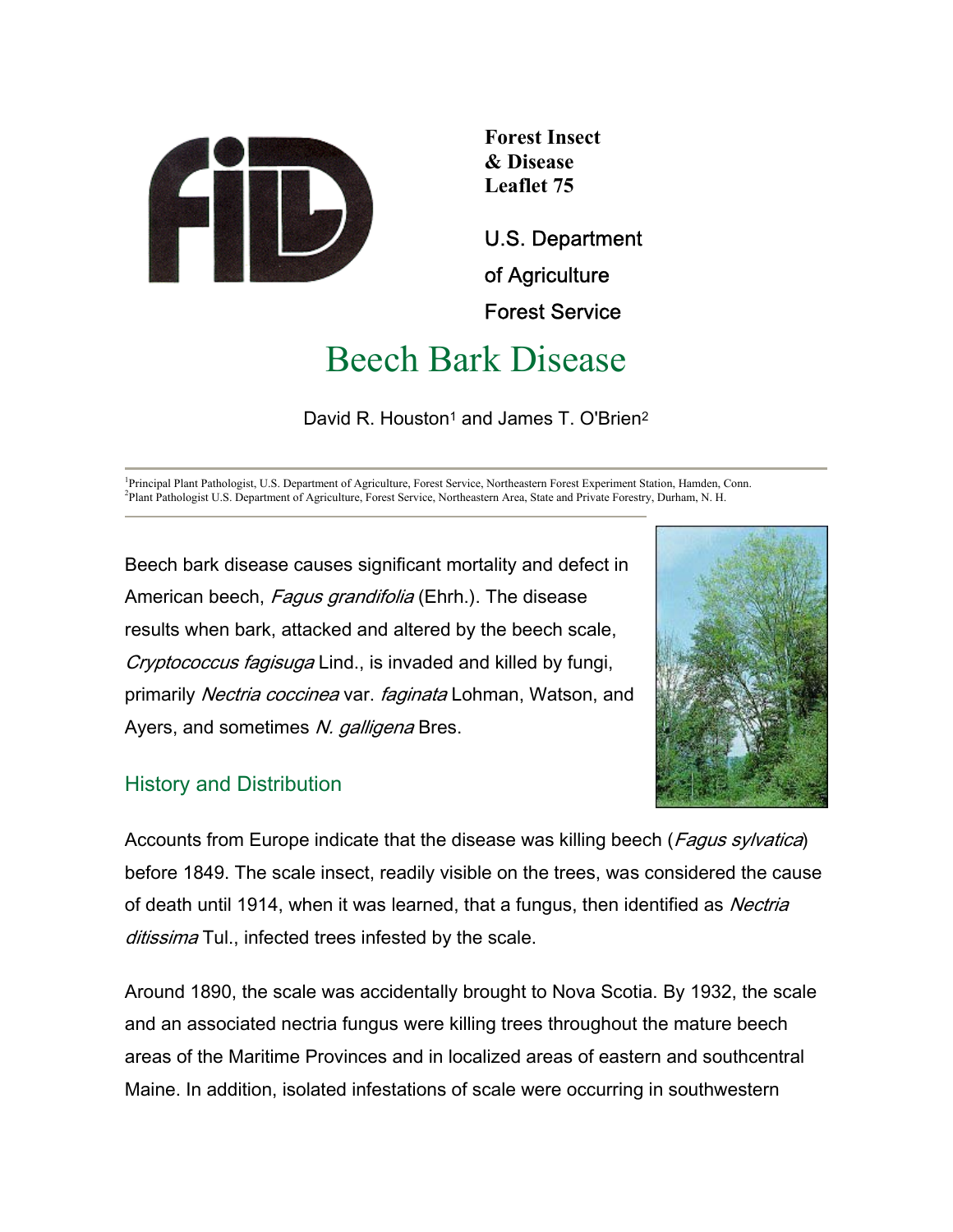Maine and eastern Massachusetts. The scale insect has continued to spread to the north into Quebec and to the west and south throughout New England, New York, New Jersey, and northern and eastern Pennsylvania. In 1981, a 70,000-acre area was found infested in northeastern West Virginia.

# Disease Pattern

The pattern of insect spread and the subsequent occurrence of nectria infection and tree death have led to an arbitrary classification of disease development over time and space:

- The advancing front areas recently invaded by the beech scale that are characterized by forests with many large, old trees supporting scattered, sparse, building populations of beech scale.
- The killing front areas that are characterized by high populations of beech scale, severe nectria attacks, and heavy tree mortality.
- The aftermath zone areas where heavy mortality occurred at some time in the past and that are now characterized by some residual big trees and many stands of small trees, often of root-sprout origin. In the aftermath zone, young stems are often rendered highly defective through the interactions of established populations of beech scale, nectria fungus, and another scale insect, *Xylococculus betulae* (Perg.) Morrison.

Large trees, over about 8 inches (20.3 cm) in diameter, succumb more readily than small ones. Recent data from plots in Vermont, New Hampshire, and Maine show that about 28 percent of the large beech had died, another 22 percent were dying, and many of the surviving trees were so severely injured that they offer little hope as a source of quality material.

# The Causal Complex

The scale - C. Fagisuga is a soft-bodied scale insect. At maturity, it is yellow, elliptical, and  $0.5$  to 1.0 millimeter<sup>3</sup> long (fig. 1). It has reddish-brown eyes, a 2millimeter stylet, rudimentary antennae and legs, and numerous minute glands that secrete a white "woollike" wax.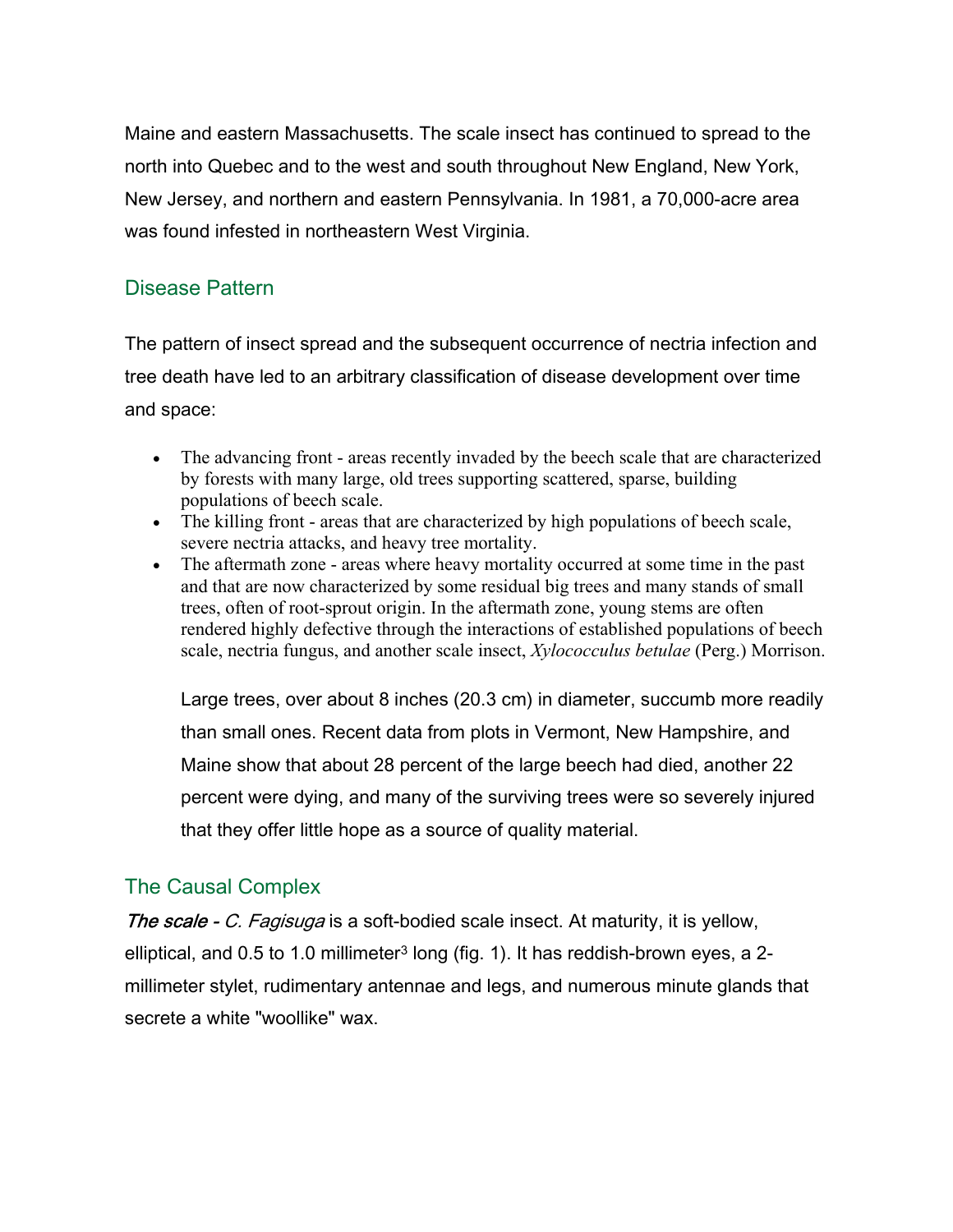

**Figure 1.** *Mature beech scale insects (about 1 mm long). The wax was removed before the photograph was taken.*

 $3$  0ne millimeter = 0.04 inch.

There are no male scales; reproduction is parthenogenetic. Beginning in midsummer, the insects deposit pale yellow eggs on the bark in strings of four to eight, attached end to end. The eggs usually begin to hatch in late summer and continue hatching until early winter.





**Figure 2.** *Beech scale nymph (about 0.3 mm long).*

females, which die after the eggs are deposited. Some migrate to cracks and other protected areas; others are washed down or fall to the ground where most of them die; and still others are carried, usually by wind, to other beech trees. If a suitable location is found, the insect forces its tubular stylet into the bark and begins to feed. It then transforms into a second-stage nymph, without legs and covered with woollike wax. The insect overwinters in this stage and, in the spring, molts to become an adult female.

The fungus - In North America, two species of the nectria fungi are associated with beech bark disease. The principal one, N. coccinea var. faginata, is considered a weak parasite; the second species, N. galligena, is a common pathogen inciting perennial cankers of many hardwood species. In some areas, for example in West Virginia, N. *galligena* appears to be the major species involved. Both organisms produce several types of spores.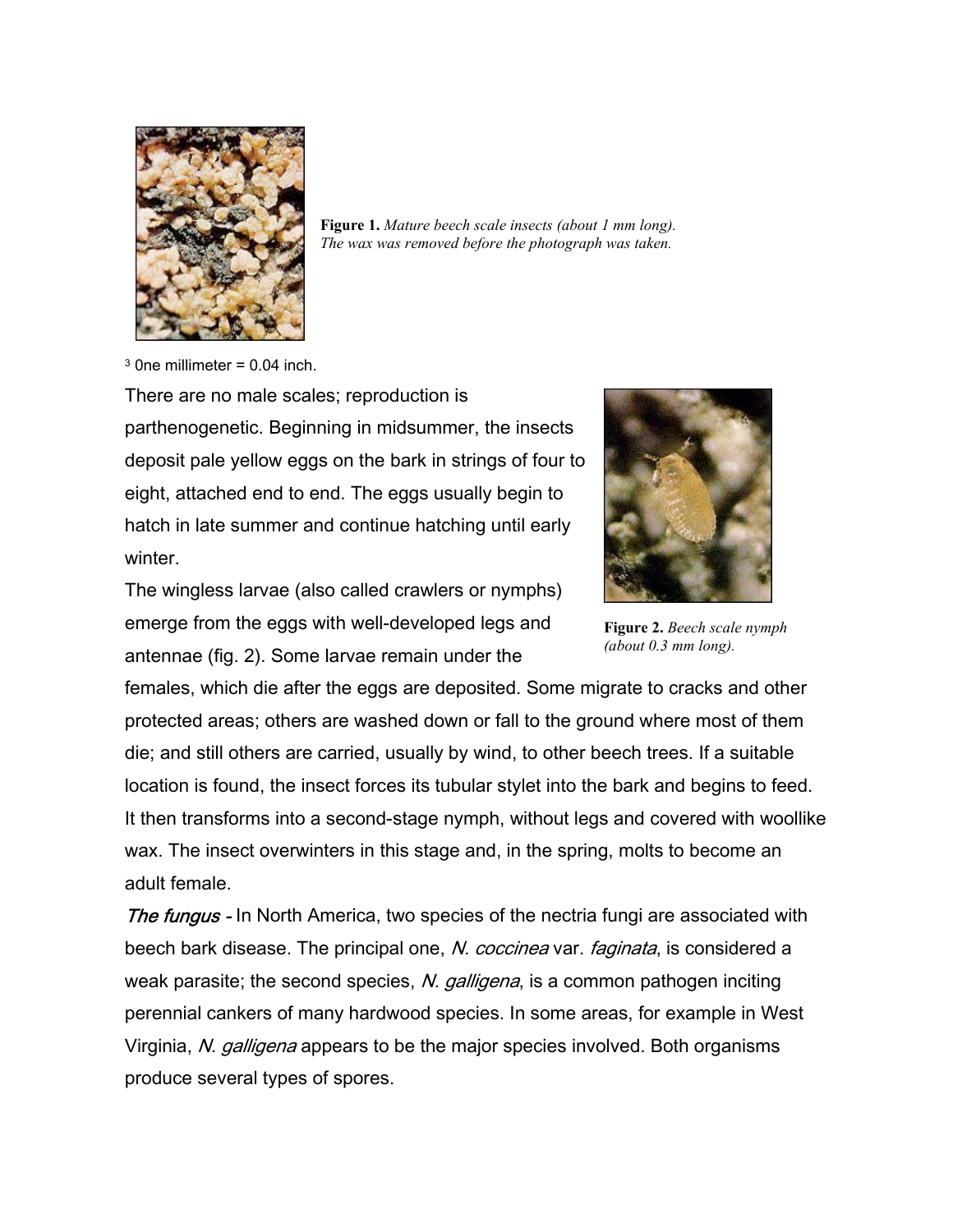One type of spore is produced in fruiting bodies called perithecia that occur in clusters on the bark. The perithecia, are tiny, bright red, and lemon shaped (fig. 3). Each perithecium is filled with elongated sacs, each containing eight spores. The production of these spores constitutes the sexual or perfect stage of the fungus.



**Figure 3.** *Sexual fruiting bodies (perithecia) of* N. coccinea *var.* faginata *(about 0.3 mm in diameter).*

The perithecia mature in the fall. Spores are forced out when the perithecia have been sufficiently moistened; when dry, they appear as white dots on the tips of the perithecia. Perithecia on the dead bark continue to produce viable spores the next year.

Other spores are formed by an asexual or vegetative process. Frequently, small white cushions of spores burst through the bark before the perithecia appear (fig. 4). These asexual spores range from single-celled, oval spores to eight-celled, sickleshaped spores and are produced in a dry head, well suited for dissemination by wind. The asexual spores can be found from mid-summer until fall, and can easily be Symptoms and Course of the Disease<br>mistaken for small isolated colonies of the scale insect.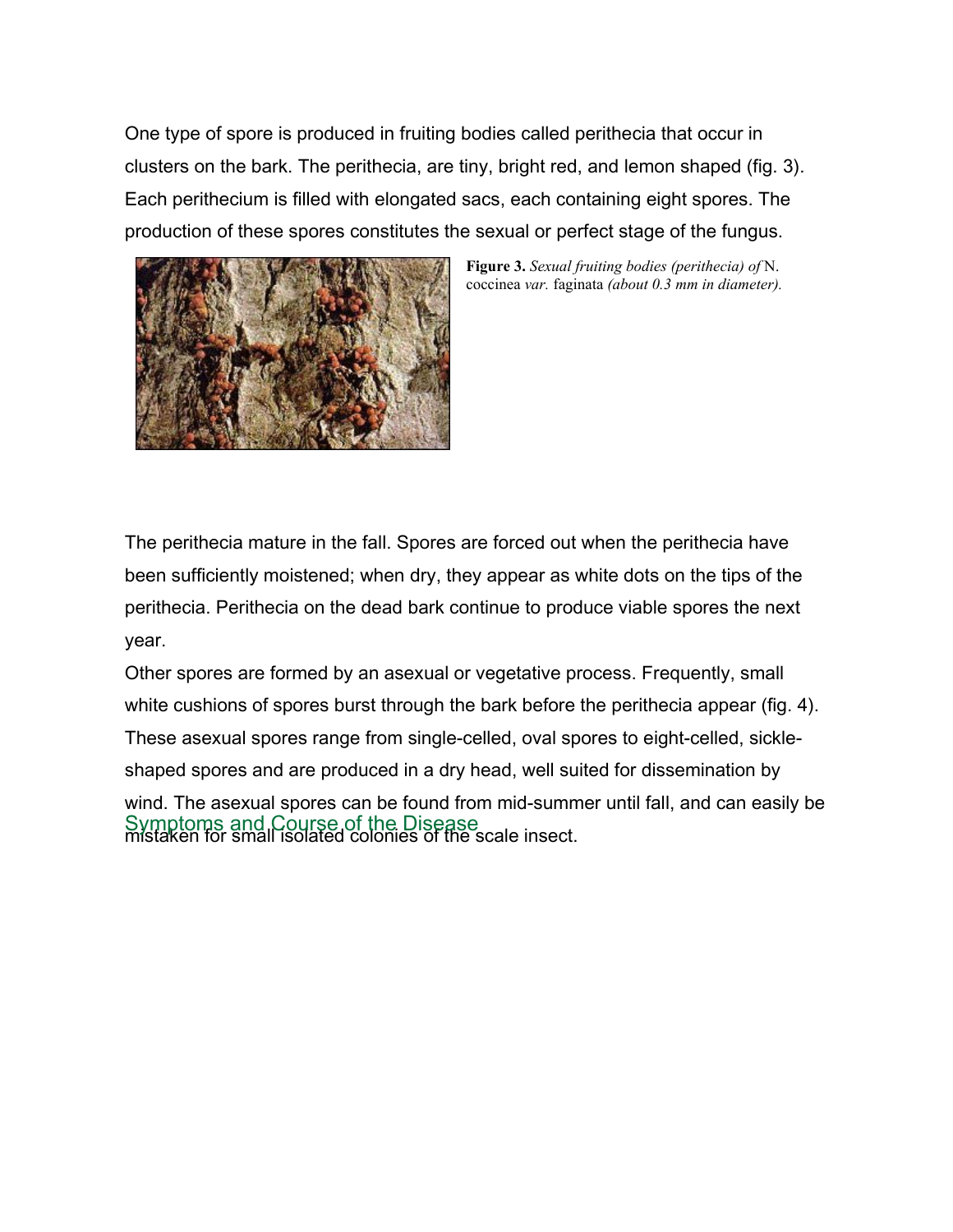The white wax secreted by the beech scale is the first sign of the disease. Isolated dots of white "wool" appear on the bole of the tree on roughened areas of bark, beneath mosses and lichens, and below large branches. Eventually the entire bole of the tree may be covered by the waxy secretion as the insect population increases (fig. 5). It is probable that great numbers of scales feeding on the liquids of bark cells can materially weaken a tree. But serious damage results only after the later invasion of the bark by *Nectria*, presumably through injuries made by scale feeding activity.



**Figure 5.** Heavy infestations of beech scale can cover tree boles with white wax.

On some trees, a red-brown exudate called a slime flux or "tarry spot" oozes from dead spots (fig. 6).



**Figure 6.** *A slit flux or tarry spot exudate on a tree that also bears isolated colonies of beech scale covered with woollike wax.*

These dead spots are often the first symptom of nectria infection, and frequently perithecia of *Nectria* later appear around them. The dead areas may extend into the sapwood.

Bark infected by *Nectria* becomes inhospitable for the beech scale. If the outer bark is cut away, a distinct orange color may be seen where *Nectria* is actively invading the bark. The fungi may infect large areas on some trees, completely girdling them. On such trees, the perithecia that often form can redden large areas of the bark (fig. 7). On dying trees, leaves that emerge in the



**Figure 7.** *Large areas of bark reddened by nectria fruiting bodies.*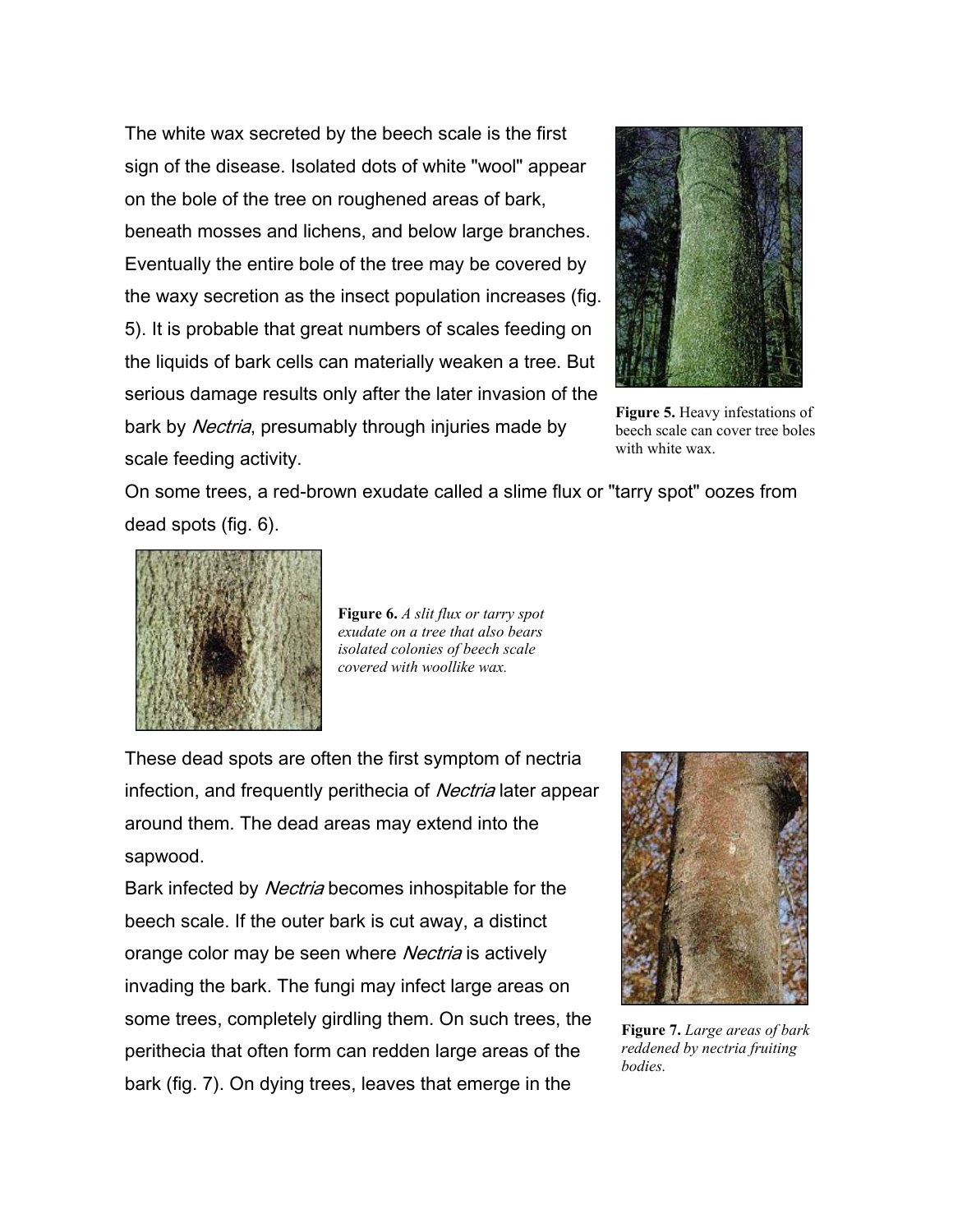spring do not mature, giving the crowns a thin, open appearance. Later, the leaves turn yellow and usually remain on the tree during the summer. (See cover.) Frequently the fungus infects only narrow strips on the bole, and the subsequent symptoms differ from those of trees that have been girdled. Callus tissue forms around these strips, and the bark becomes roughened (fig. 8). Small nectria cankers may be walled off from the sapwood by callus tissue (fig. 9).



**Figure 8.** *The death of long strips of bark results in serious defect when underlying wood is invaded by insects and decay fungi.*



**Figure 9.** *The craterlike scars indicate where small, isolated nectria cankers were walled off by callus tissue. Since most of the cankers did not penetrate to the sapwood, little damage has occurred.*

#### Associated Organisms

Other insects and wood-rooting fungi quickly invade the wood beneath bark killed by beech bark disease. Species of *Hypoxylon* that decay sapwood are among the first to invade. Ambrosia beetles make holes that allow other fungi to enter. The shoestring root rot fungus, Armillariella mellea, sometimes invades weakened trees and hastens their death. Attacks by these organisms make it difficult to judge when trees will succumb to beech bark disease. Many trees that are partially girdled remain alive, in a weakened state, for years. Many are broken by the wind - a condition termed "beech snap" (fig. 10).

In the aftermath zone, attacks of a second scale insect, *Xylococculus betulae*, create severe defects on young beech stems. Roughened areas resulting from X. betulae attack are, in turn, infested by beech scale and then by Nectria.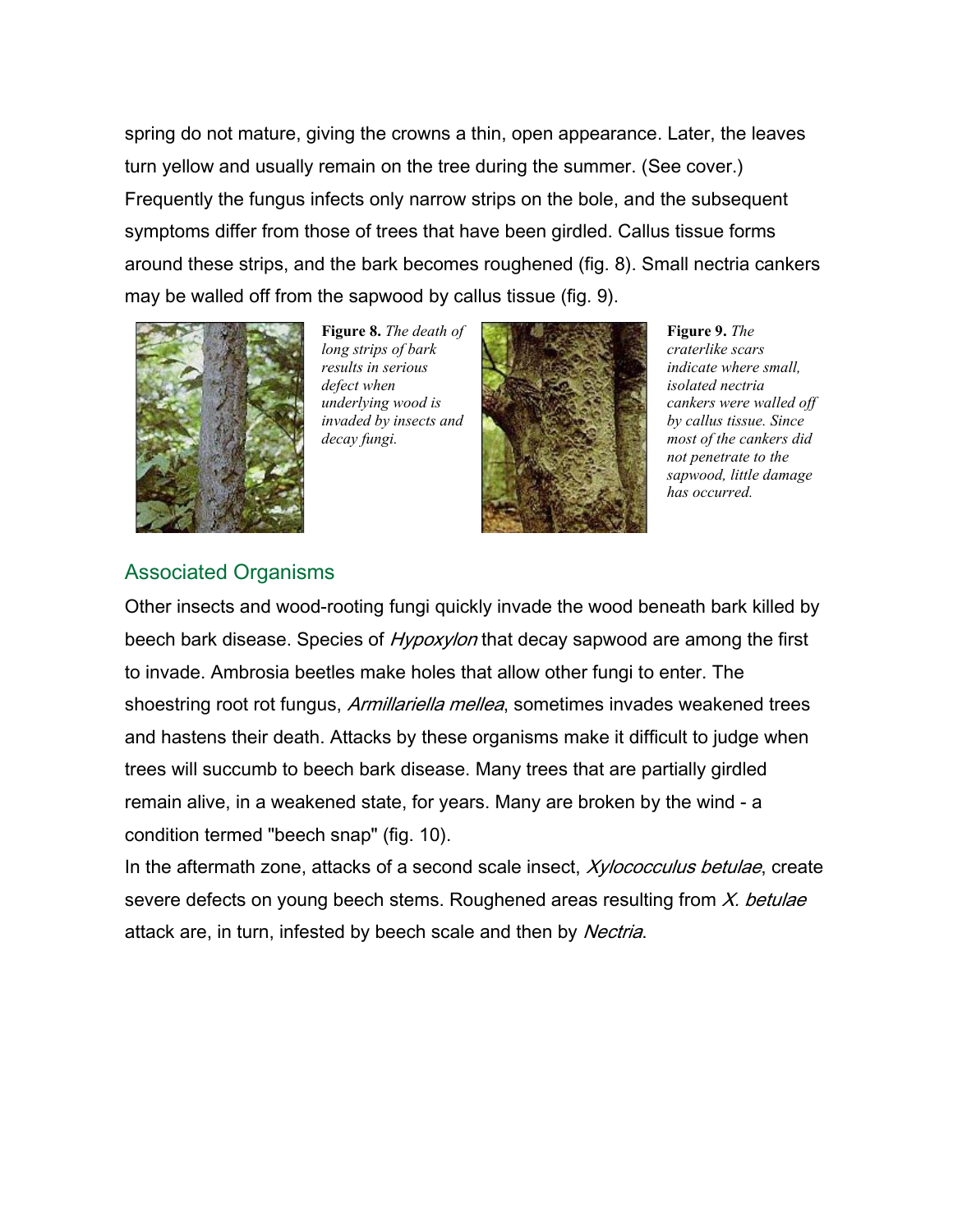

**Figure 10.** *Beech snap occurs when wind breaks of trees where wood borers and decay fungi weaken the wood beneath scale-*Nectria*-killed bark.*

#### **Control**

The fact that marked declines in beech scale populations occasionally occur over large areas suggests that general environmental factors may affect the insect. Air temperatures of -37° C (-35° F) are lethal to those insects not protected by snow. But whether episodes of such temperature extremes are the only events responsible for population crashes is not known.

A ladybird beetle, *Chilocorus stigma*, feeds on the scale; and a fungus, Nematogonum ferrugineum (Gonatorrhodiella highlei), parasitizes the nectria fungi. The effects of these organisms on the disease agents and on the course of the disease have not been critically evaluated.

Scales on high-value ornamental trees can be controlled



**Figure 11.** *The beech tree with the ribbon is free of beech scale and* Nectria; *the tree on the right is severely diseased. Recent trials have shown such clean trees to be resistant to the beech scale.*

with insecticides. Consult your local forest pest management specialist or county agricultural agent to obtain current information on chemicals registered for beech scale control.

The disease in forest stands cannot be controlled at a reasonable cost, and a program of timely salvage cuttings is the only way presently know to reduce disease losses.

Vigorous trees free of the disease are often found in heavily affected areas (fig. 11). Recent trials with some of these trees have shown them to be resistant to the scale. This offers hope that methods can be developed to increase the levels of resistance